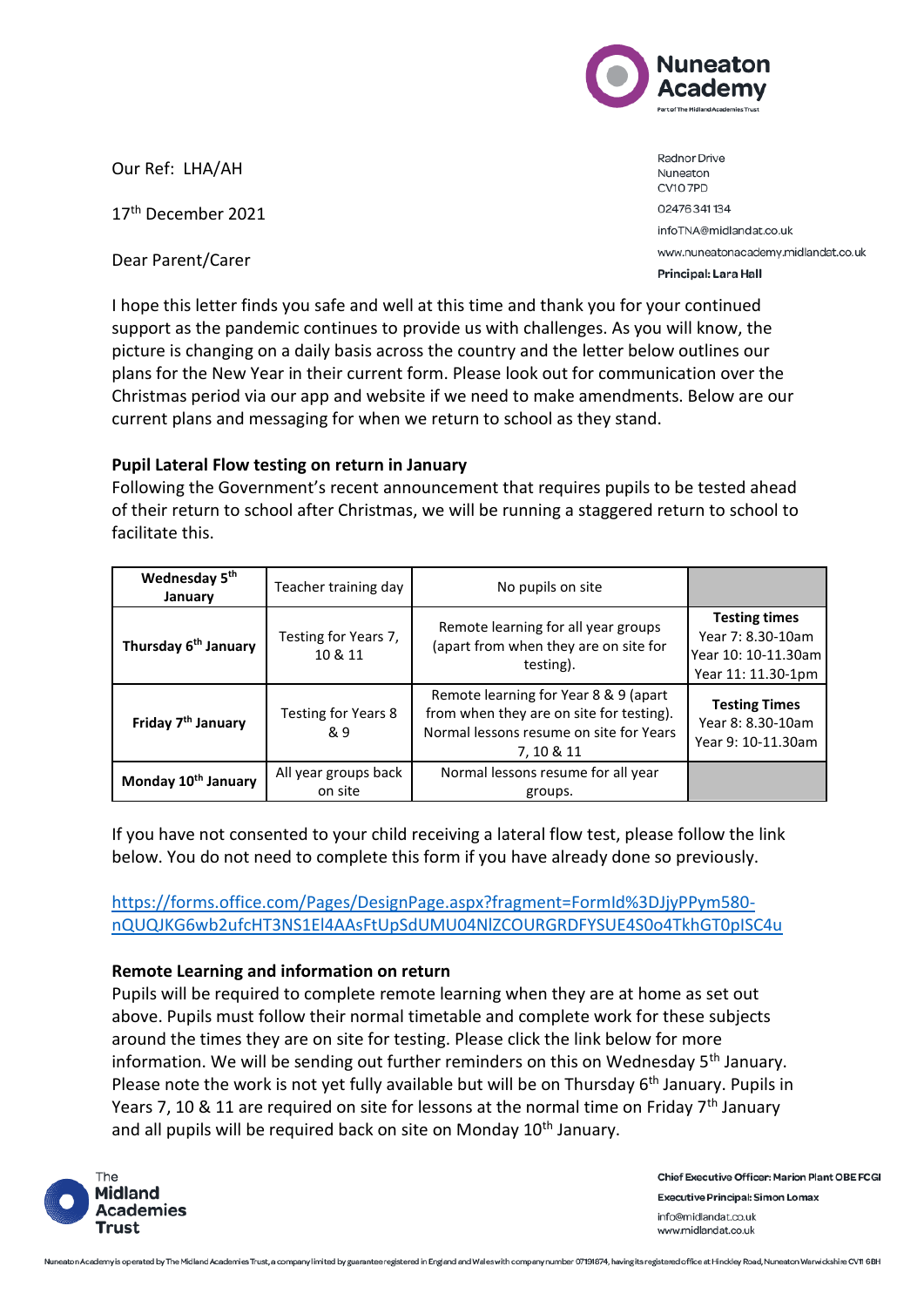

Radnor Drive Nuneaton CV10 7PD 02476341134 infoTNA@midlandat.co.uk www.nuneatonacademy.midlandat.co.uk Principal: Lara Hall

As it is our first day back for pupils in some year groups, we will not be running Golden Time as normal and pupils will finish at 2.30pm at the end of Lesson 5.

## Remote Learning Link:

<https://nuneatonacademy.midlandat.co.uk/page/?title=Remote+Learning&pid=57>

## **Uniform**

As mentioned in my previous communication, the expectation is that pupils come to school in their full, correct uniform. Please note we will not be accepting hoodies or jumpers not in line with our policy anywhere on site, and these will need to be put in a cloakroom at the beginning of the day. We have provided a guide below on suitable outdoor wear we will accept, which is essentially coats only and not tracksuit tops or similar. Please also take note of our update on V-neck jumpers which pupils are able to wear underneath their blazer. To support parents, the Academy jumper is acceptable, but we are also accepting a plain black V-neck jumper, which can be purchased from most supermarkets and clothing stores for under £10. PE jumpers are not an option to wear underneath the Academy blazer. As ever, if you need any support with uniform, please do let us know and we will do what we can to help.

May I take this opportunity to wish you a Merry Christmas and a Happy New Year.

Yours sincerely

Mersay

Lara Hall Principal



**Chief Executive Officer: Marion Plant OBE FCGI Executive Principal: Simon Lomax** info@midlandat.co.uk www.midlandat.co.uk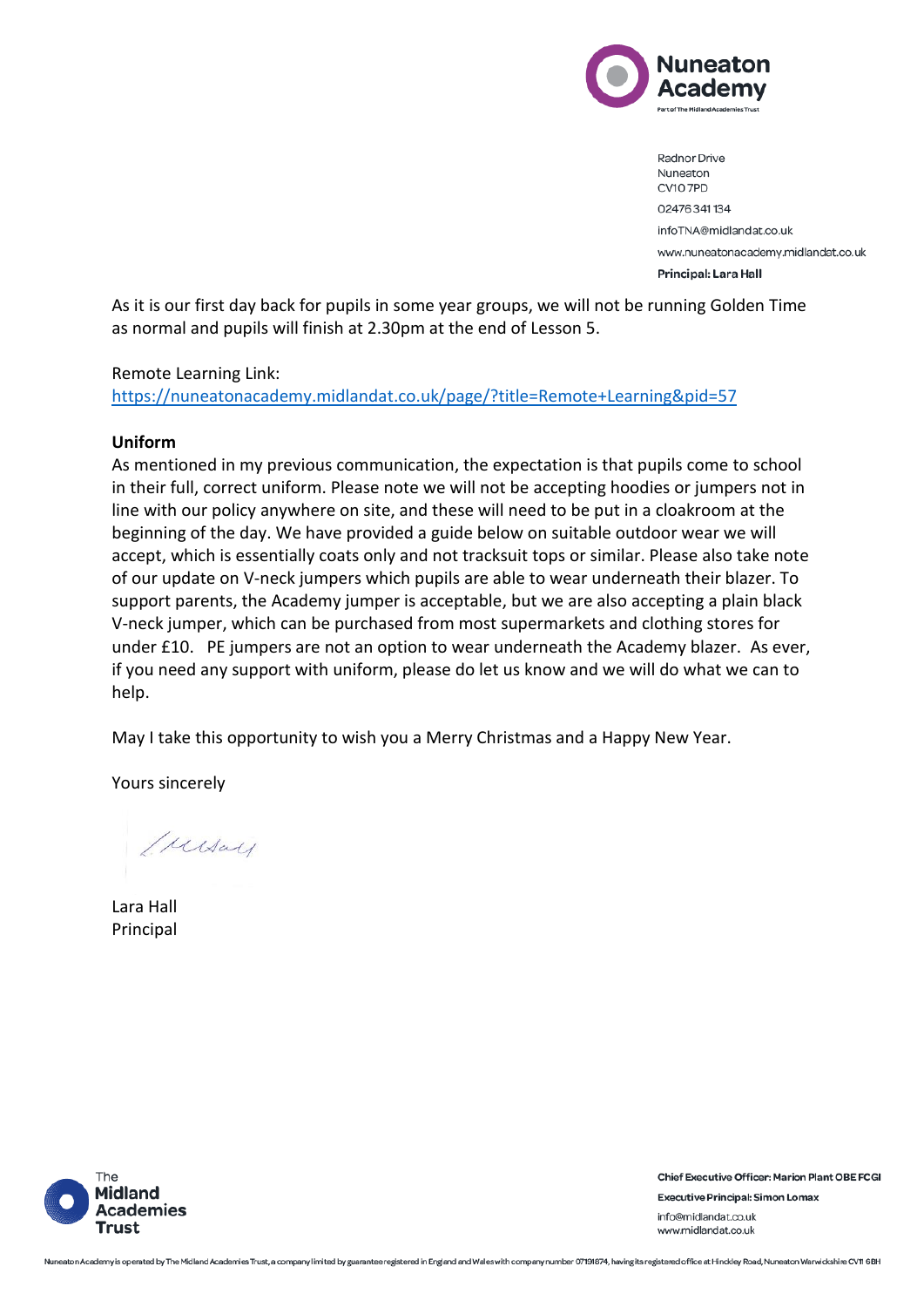

Radnor Drive Nuneaton CV107PD 02476341134 infoTNA@midlandat.co.uk www.nuneatonacademy.midlandat.co.uk Principal: Lara Hall





**Chief Executive Officer: Marion Plant OBE FCGI** 

**Executive Principal: Simon Lomax** info@midlandat.co.uk www.midlandat.co.uk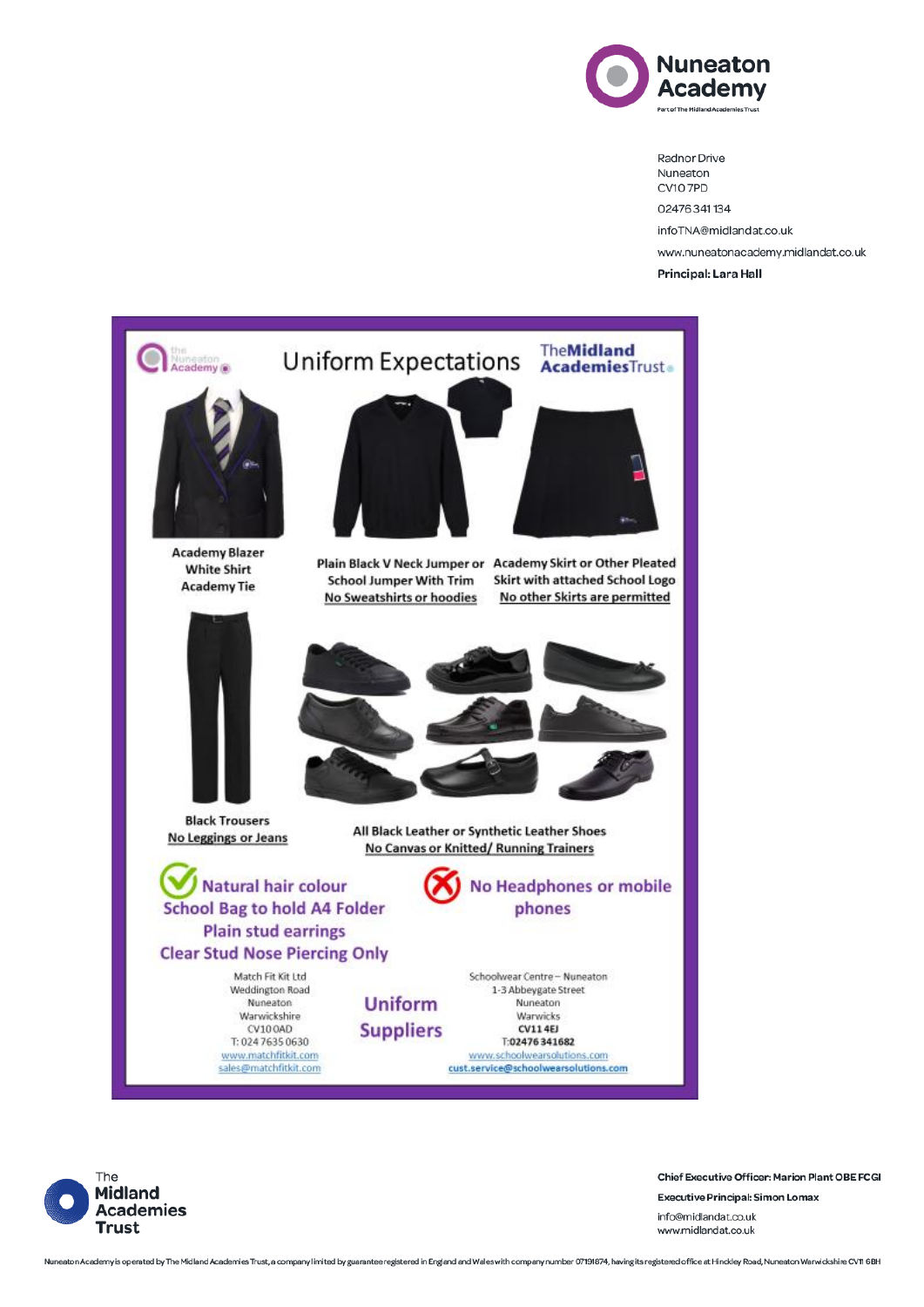

Radnor Drive Nuneaton CV107PD 02476341134 infoTNA@midlandat.co.uk www.nuneatonacademy.midlandat.co.uk Principal: Lara Hall





Chief Executive Officer: Marion Plant OBE FCGI **Executive Principal: Simon Lomax** info@midlandat.co.uk www.midlandat.co.uk